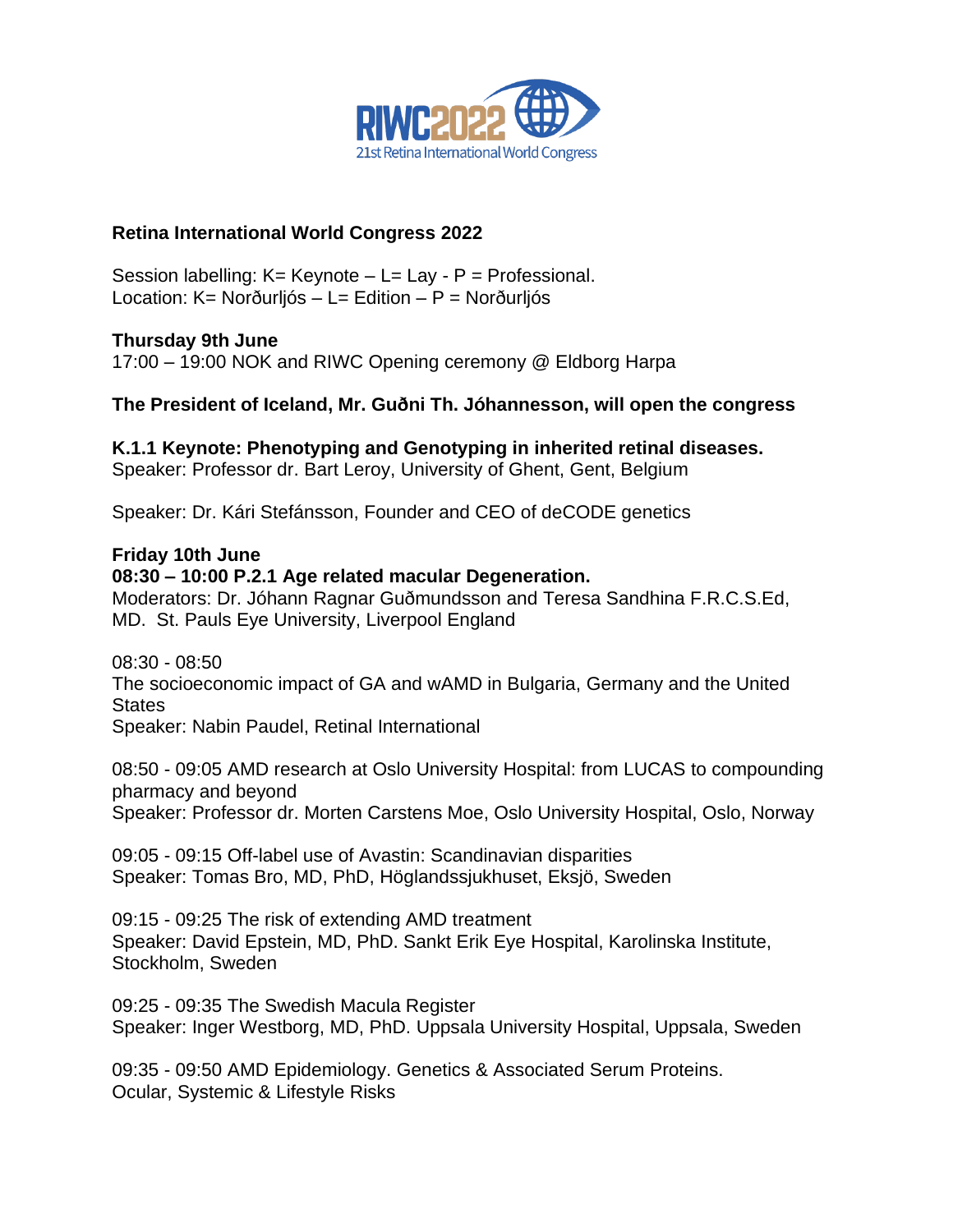

Speaker: Professor emeritus dr. Friðbert Jónasson, University of Iceland, Iceland

09:50 - 10:00 QnA

## **08:30 – 10:00 L.2.1 Retinal degenerations. Clinical aspects**

Moderator: Professor dr. Elise Heon, The Hospital for Sick Children, Toronto, Canada

08:30 – 08:50 Clinical aspects of IRD Speaker: Professor dr. Elise Heon. The Hospital for Sick Children, Toronto, Canada

08:50 - 09:10 Clinical aspects of inherited macular degenerations Speaker: Associated professor dr.Line Kessel, Department of Ophthalmology, Rigshospitalet, Copenhagen, Denmark

09:10 – 09:30 Syndromic forms of IRD Speaker: Professor dr. Hélène Dollfus, CARGO, Hôpitaux Universitaires de Strasbourg, France

09:30 - 09:50 The genetic testing landscape Speaker: Fiona Waters, Retina International, Dublin, Ireland

09:50 – 10:00 QnA

# **10:00 – 10:30 Coffee break.**

#### **10:30 – 11:30 P.2.2 Assessment of Endpoints in clinical studies**

Moderators Associate professor dr. Cecilie Bredrup, Bergen, Norway and Professor dr. Sten Kjellström, Lund, Sweden

10:30 – 10:50 Experiences with Luxturna Speaker: Associate professor dr. Line Kessel, Department of Ophthalmology, Rigshospitalet, Glostrup, Denmark

10:50 – 11:10 Paediatric specificities in trials Speaker: Professor dr. Elise Heon, MD, The Hospital for Sick Children, Toronto, Canada

11:10 – 11:30 Developing Patient Relevant Outcomes in Gene Therapy Trials: The Novel Functional Vision Endpoint, the Multi-luminance Mobility Test (MLMT) Speaker: Dr. Daniel Chung, DO, MA, Philadelphia, USA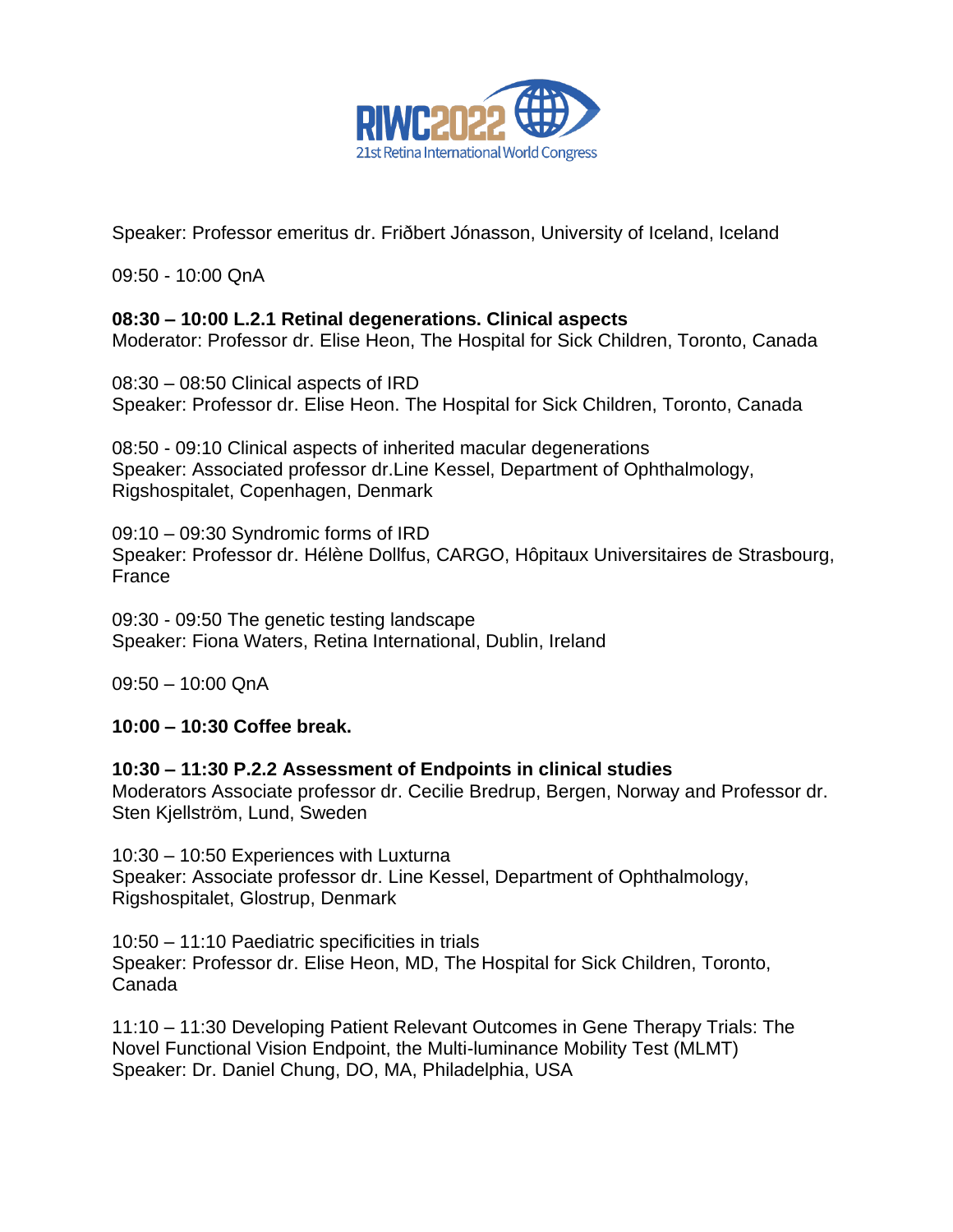

#### **10:30 – 11:30 L.2.2 Retinal degenerations - the genetics**

Moderator: Professor dr. Jón Jóhannes Jónsson, National University Hospital, Reykjavík, Iceland

10:30 – 10:50 Pattern of inheritance - easy to understand Speaker: Dr. Eirný Þórólfsdóttir. National University Hospital, Reykjavík, Iceland

10:50 – 11:10 Understanding the results - a difficult task Speaker: Professor dr. Jón Johannes Jónsson, National University Hospital, Reykjavík, Iceland

11:10 – 11:20 Lessons from Iceland on the diversity of genetic causes Speaker: Daníel Þorsteinsson

11:20 – 11:30 ABCA4 related IRDs Speaker: Professor dr. Frans Cremers, Radboud University, Nijmegen, Netherlands

**11:30 – 12:00 K.2.1 Keynote: Stem cell therapy for retinal regenerative diseases** Speaker: Dr. Masayo Takahashi, Vision Care Inc., Kobe, Japan

# **12:15 – 13:30 Lunch symposia: Retina International Network of Partners Meeting**

Moderator: Jason Menzo, President and COO, Foundation Fighting Blindness, USA

12.15 Welcome – Mr. Franz Badura, Chair, Retina International

12.20 Patient Public Involvement in research life cycle: Concept to Delivery – Ms. Avril Daly, CEO, Retina International

12:25\* Understanding the Economic Burden and Societal impact of AMD/GA - Dr. Nabin Paudel, Research and Innovation Manager, Retina International

12:40\* IRDs - Counting the Cost Understanding the Impact – Ms. Fiona Waters, Education and Engagement Manager, Retina International

12:55\* Challenges of Outcome Measures in Retinal Degeneration – Prof. Dr. Elise Heon The Hospital for Sick Children, Toronto, Canada

13:10 Closing remarks - Martin Smedstad, Oslo, Norway

\* This session includes 5 minutes for Q&A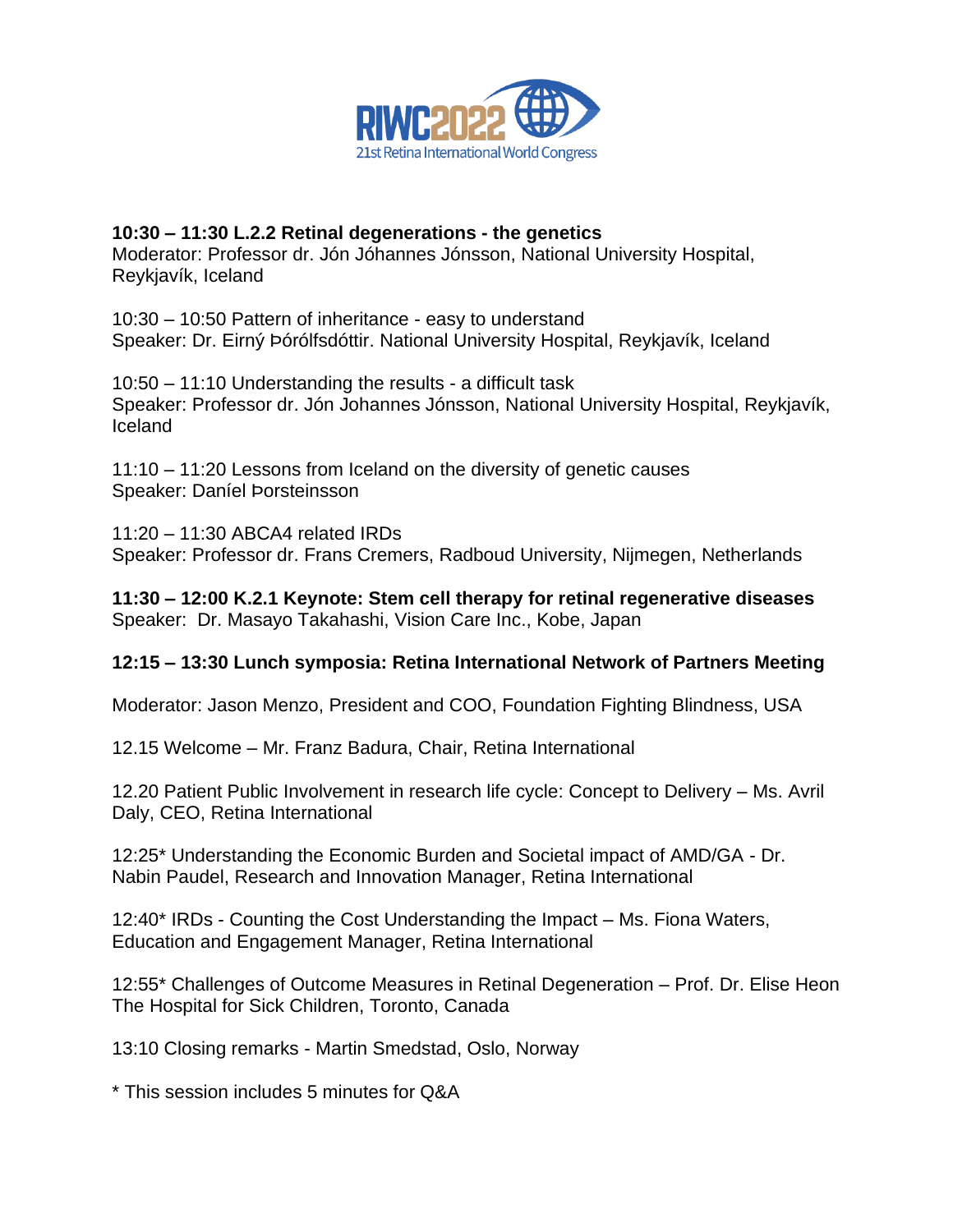

#### **13:30 – 14:00 K.2.2 Keynote: Scientific results, a rollercoaster between hope and deception** Speaker: Christina Fasser, former president of the Retina International, Zurich, **Switzerland**

## **14:00 – 15:00 P.2.3 Phenotype-Genotype Correlations in IRD**

Moderators: Josephine Prener Holtan MD, PhD, Oslo University Hospital, Oslo, Norway, and Professor dr. Bart Leroy, Ghent, Belgium

14.00 - 14.10 Natural history and clinical characterization of patients with retinitis pigmentosa caused by mutations in the PRPF31 gene Speaker: Kristian Lisbjerg, MD, PhD student, Department of Ophthalmology, Copenhagen University Hospital, Denmark

14.10 - 14.20 Genetic basis and phenotypic characterization of Danish patients with Achromatopsia

Speaker: Mette K.G. Andersen, MD, Department of Ophthalmology, Copenhagen University hospital, Rigshospitalet-Glostrup, Denmark

14.20 - 14.35 Whole exome sequencing in the diagnosis of hereditary retinal disorders: A clinical perspective

Speaker: Ragnhild Wivestad Jansson, MD, PhD, Department of Ophthalmology, Haukeland University Hospital, Norway

14.35 - 15.00 ERN-EYE a booster for patients care and research for Rare Eye Diseases in Europe.

Speaker: Professor dr. Helene Dollfuss, Service de Génétique Médicale, Hôpital de Hautepierre, Strasbourg, France

#### **14:00 – 15:00 L.2.3 Basics of stem cell and gene-based therapies**

Moderator: Professor dr. Kapil Bharti. National Eye Institute, Bethesda, USA

14:00 - 14:20 Overview of on-going clinical trials with stem cells Speaker: Professor dr. Goran Petrovski

14:20 – 14:35 Stem Cell Based Trials for AMD Speaker: Professor dr. Kapil Bharti. National Eye Institute, Bethesda, USA

14:35 – 14:50 Clinical trial in opto-genetics Speaker: Professor dr. Isabelle Audo, INSERM, Paris, France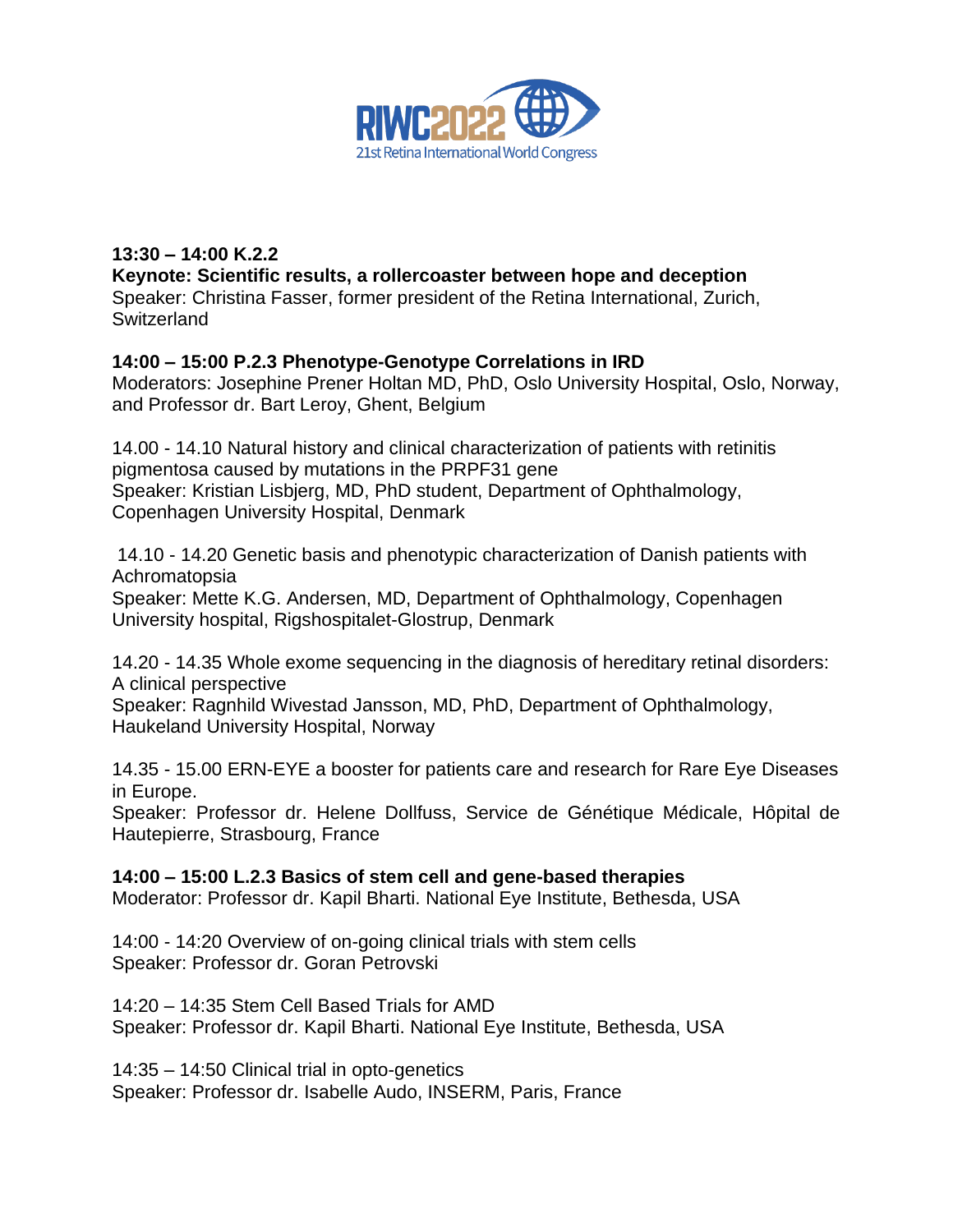

14:50 – 15:00 How to identify real treatments and good clinical trials as a patient Speaker: Martin Smedstad, The Retinitis Pigmentosa Association, Oslo, Norway

## **15:00 – 15:30 Coffee break.**

#### **15:30 – 16:00 K.2.3**

#### **Keynote: Restoration of vision**

Speaker: Professor dr. Mark S. Humayun. University of Southern California, Los Angeles, USA

#### **16:00 – 17:00 P.2.4. Innovations in Ophthalmology.**

Moderators: Christina Fasser, Retinal International, and Professor dr. Einar Stefánsson. University of Iceland, Iceland

16:00-16:15 Agnostic gene therapy approaches Speaker: Dr. Daniel Chung, DO, MA, Philadelphia, USA

16:15-16:30 Eye drops with solubilizing nanoparticle technology in the treatment of Diabetic Macular Edema Speaker: Þorsteinn Loftsson. University of Iceland, Oculis SA Reykjavik, Iceland

16:30-16:45 The RD Fund, Innovation in Venture Philanthropy

Speaker: Jason Menzo – President and Chief Operating Officer, Foundation Fighting Blindness USA

16:45-17:00 Optogenetics:Next generation strategy for advanced retinal diseases Speaker: Kamron Khan, Novartis

#### **16:00 – 17:00 L.2.4 Service and coping with Low Vision**

Moderators: Vala Jóna Garðarsdóttir, National Instuitute for the blind in Iceland and Rósa María Hjörvar, PhD student, University of Iceland

16:00 - 16:15 National Institute for the blind and visually impaired in Iceland

Speakers: Elva Dögg Jóhannesdóttir Ophthalmologist and Vala Jóna Garðarsdóttir O&M.

16:15 – 16:30 Reading with auxiliary aids

Speaker: Rósa María Hjörvar. PhD student in Literature at the University of Iceland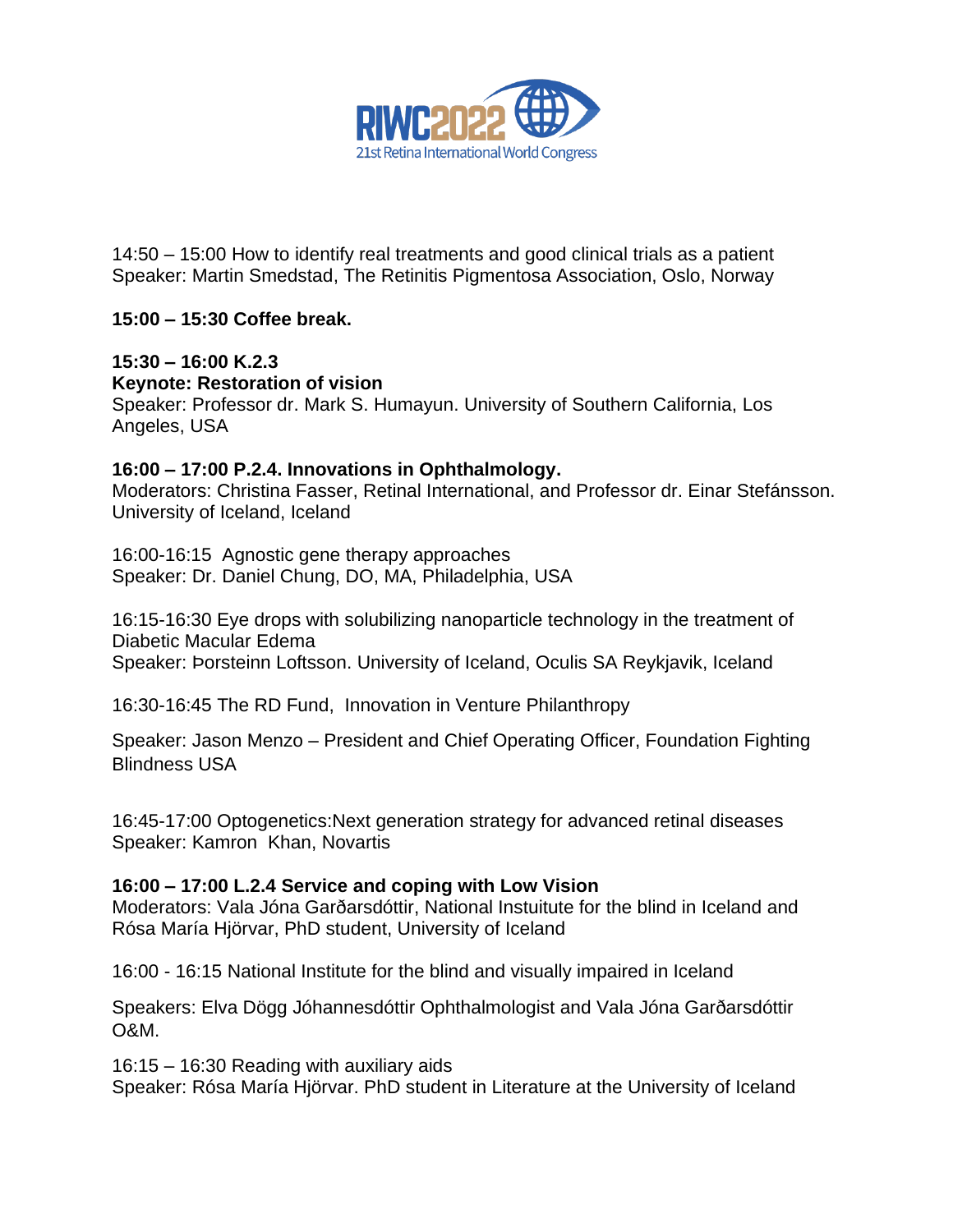

16:30-16:45 The assistive technology, apps etc. Speakers: Baldur Snær Sigurðsson and Hlynur Þór Agnarsson

16:45 - 17:00 Coping with visual impairment in live and work Speakers: Halla Dís Hallfreðsdóttir and Elín Yr Hafdísardóttir Arnardóttir

## **Saturday 11th June.**

## **08:30–10:00 P.3.1 New Developments in IRD.**

Moderator: Professor dr. Michael Larsen

08:30-08:50 Accessing Genetic Testing for IRDs: The Patient Perspective. Speaker: Fiona Waters, Retina International, Dublin, Ireland

08:50-09:10 ABCA4 retinal dystrophies Speaker: Professor dr. Frans Cremers, Radboud University, Nijmegen, Netherlands

09:10- 09:30 PERCEIVE study report: Real-world safety and effectiveness of voretigene neparvovec AND Evaluationg a new questionnaire to assess symptoms in RP and LCA Speaker: Professor dr. Dominik Fischer, Oxford Eye Hospital, University of Oxford, Oxford, United Kingdom

09:30-10:00 Medical therapies in IRD Speaker: Professor dr. Robert Koenekoop, Montreal Childrens Hospital, Montreal, Canada

**08:30-10:00 L.3.1 Clinical trials and therapies from a patient's perspective** Moderator: Martin Smedstad, Oslo, Norway

08:30 – 08:50 Overview and future on on-going clinical trials Speaker Professor dr. Elise Heon, MD, The Hospital for Sick Children, Toronto, Canada

08:50 – 09:10 RPE65 - the first gene therapy on the market Speaker: Associate professor dr. Line Kessel, Glostrup, Copenhagen, Denmark

09:10 – 09:30 Oligonucleotides - a hope for all? Speaker: Professor dr. Bart Leroy, Gent University, Ghent, Belgium

09:30 – 09:50 My personal experience of gene therapy Speaker: Camilla Jensen, Oslo, Norway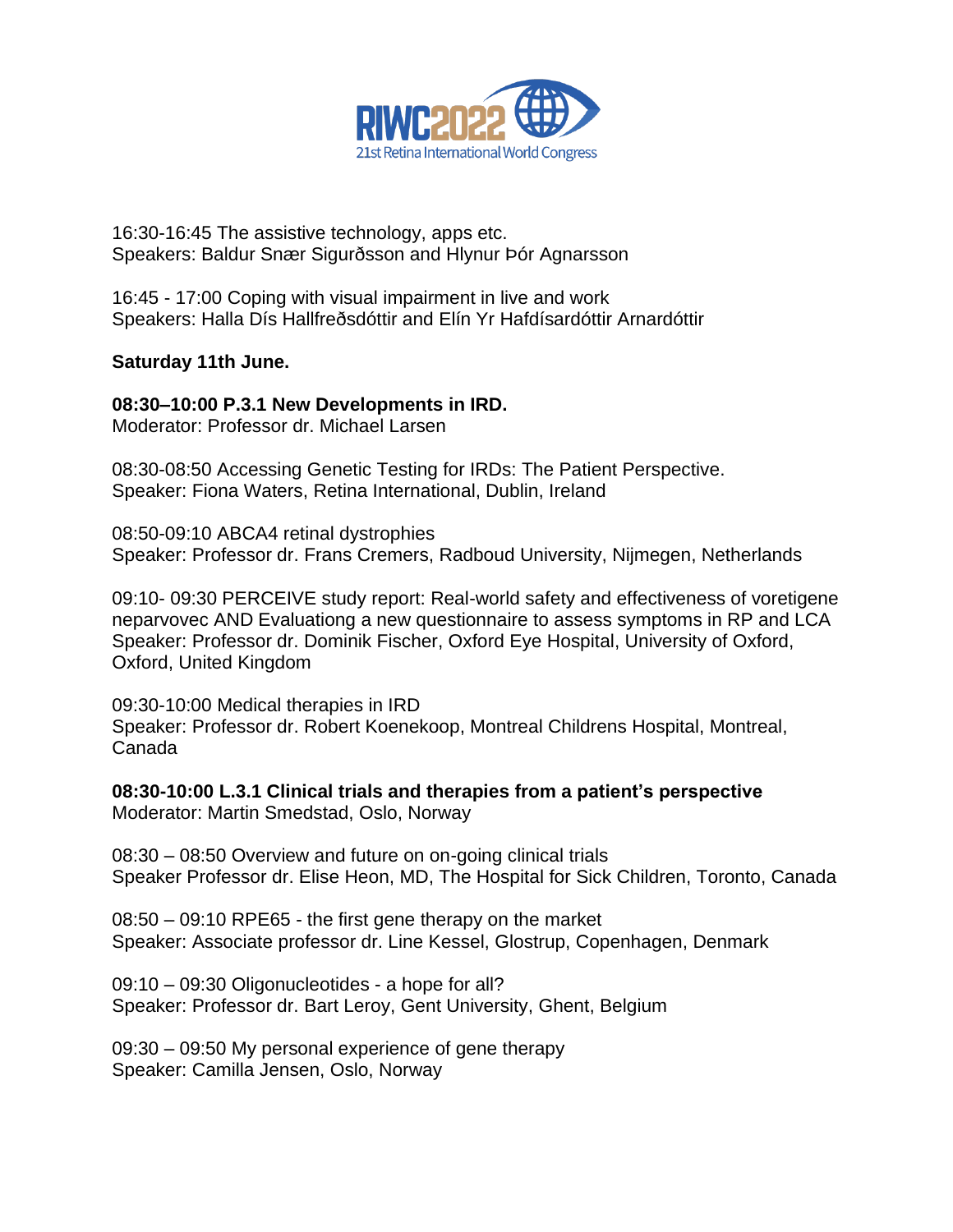

### **10:00 – 10.30 Coffee break**.

**10:30 – 12:00 P.3.2 Stem cells and cell-based therapies of retinal diseases**. Moderator professor dr. Goran Petrovski, Oslo, Norway

10:30 - 12:00 P.3.2 Stem cells and cell-based therapies of retinal diseases Moderator Dr. Goran Petrovski, Oslo, Norway

10:30 - 10:50 Initiating a Phase I/IIa clinical trial for an autologous iPS cell therapy for macular degeneration: from bench-to-bedside Speaker: Dr Kapil Bharti (NIH/NEI), Bethesda, USA

10:50 - 11:10 Towards stem cell-based therapy in retinal degeneration. Speaker: Professor Dr. Anders Kvanta, Stockholm, Sweden

11:10 - 11:30 Genetically corrected iPS-derived RPE cells for cell therapy of hereditary retinal dystrophy. Speaker: Dr. Slaven Erceg, Valencia, Spain

11:30 - 11:50 Subretinal implantation of primary human RPE cells in minipig eyes. Speaker: Professor Dr. Goran Petrovski, Oslo, Norway

11:50 - 12:00 Retinal repair by autologous transplantation. Speaker: Docent Dr. Xhevat Lumi

# **10:30 - 12:00 L 3.2 Retina International - the global challenges Global Genetic Testing Landscape**

Moderator: Fiona Waters, Retina International, Ireland

10:30 – 11:15 Impact of age related retinal diseases on society, and calls to action Speaker: Nabin Paudel, RI, Ireland Panel Discussion – TBC

11:15 – 12:00 Genetic Testing Landscape – a global policy action to support equitable access. Speaker: Avril Daly, Retina International, Ireland Panel Discussion - TBC

**12:00 - 13:00 Lunch.**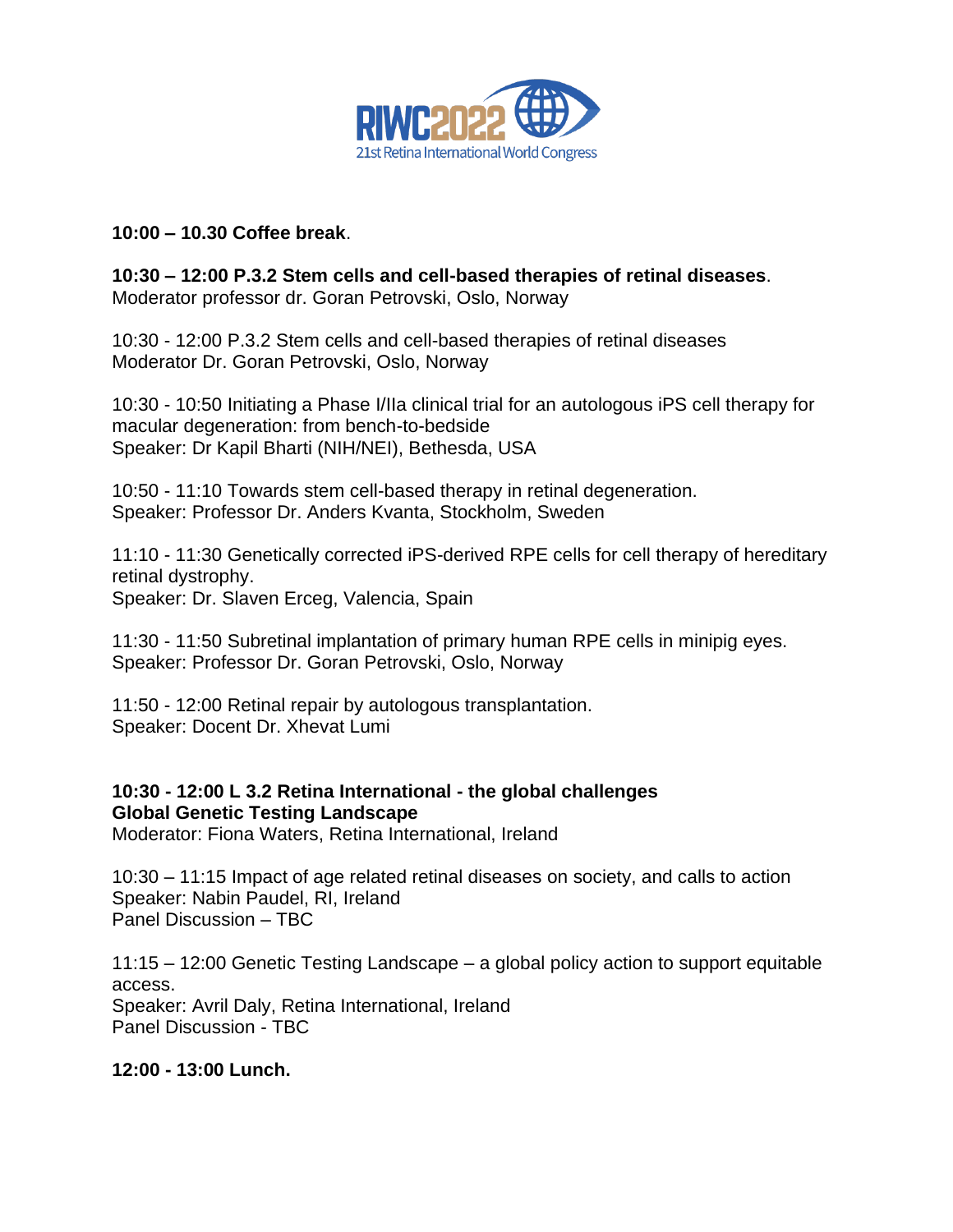

# **12:30 – 13:00 Poster viewing** - In the area between Norðurljós and Eldborg

# 1**3:00 – 14:00 K.3.1 Keynote: Gene based therapies of retinal diseases**

Speaker: Professor dr. Artur Cideciyan, University of Pennsylvania, Philadelphia, USA

## **14:00 – 15:00 P.3.3 Gene based therapies of retinal diseases**

Moderator: Eeva-Marja Sankila, MD, PhD, Helsinki University Hospital, Helsinki, Finland

14:00 – 14:15 CPK850 gene therapy in RLPB1 patients Speaker: Professor dr. Anders Kvanta, Karolinska Institute, Stockholm, Sweden

14:15 – 14:30 Gene therapy of Choroideraemia and X-linked retinitis pigmentosa - Lessons to be learned

Speaker: Professor dr. Robert Koenekoop, Montreal Childrens Hospital, Montreal, Canada

14:30 – 14:45 Retinal gene therapy in choroideremia patients - surgical aspects. Speaker: Professor dr. Ilkka Immonen, Helsinki University Hospital, Helsinki, Finland.

14:45 – 15:00 Gene therapy of Usher syndrome. Speaker: Professor dr. Isabelle Audo, Institute de la Vision, Paris, France.

# **14:00 - 15:00 L.3.4 Programme in Icelandic for the public.**

Stjórnandi: Sigþór U. Hallfreðsson, Félag blindra og sjónskertra, Íslandi

14:00-14:20 Hvað er efst á baugi í rannsóknum og meðferð arfgengra sjónhimnusjúkdóma? Prófessor dr. Ragnheiður Bragadóttir, Oslo universitetssykehus, Osló, Noregi

14:20-14:40 Greining og skráning arfgengra sjónhimnusjúkdóma á Íslandi Prófessor dr. Jón Jóhannes Jónsson, Landspítalinn, Reykjavík

14:40-15:00 Hvernig getum við með arfgenga sjónhimnusjúkdóma verið með í rannsóknum? Helgi Hjörvar, Félag blindra og sjónskertra, Íslandi

15:00- 15:15 Þjónusta við blinda og sjónskerta á Íslandi: Notendur á Sjónstöð og algengustu orsakir sjónskerðingar.

Speaker: Elva Dögg Jóhannesdóttir